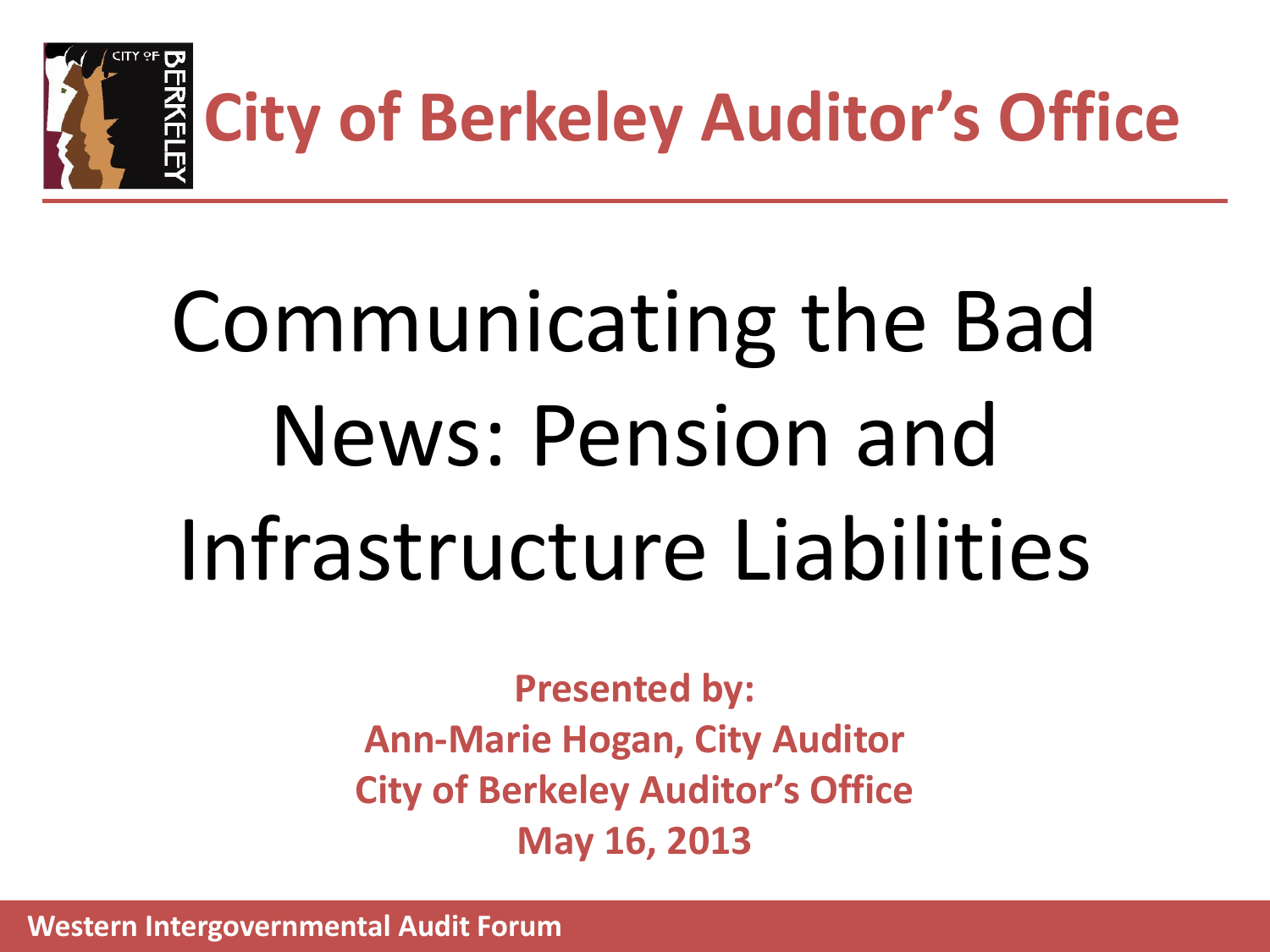

- Learn what your decision makers need to know about underfunded liabilities for benefits and infrastructure
- Learn how to communicate complex and unwelcome information to decision makers.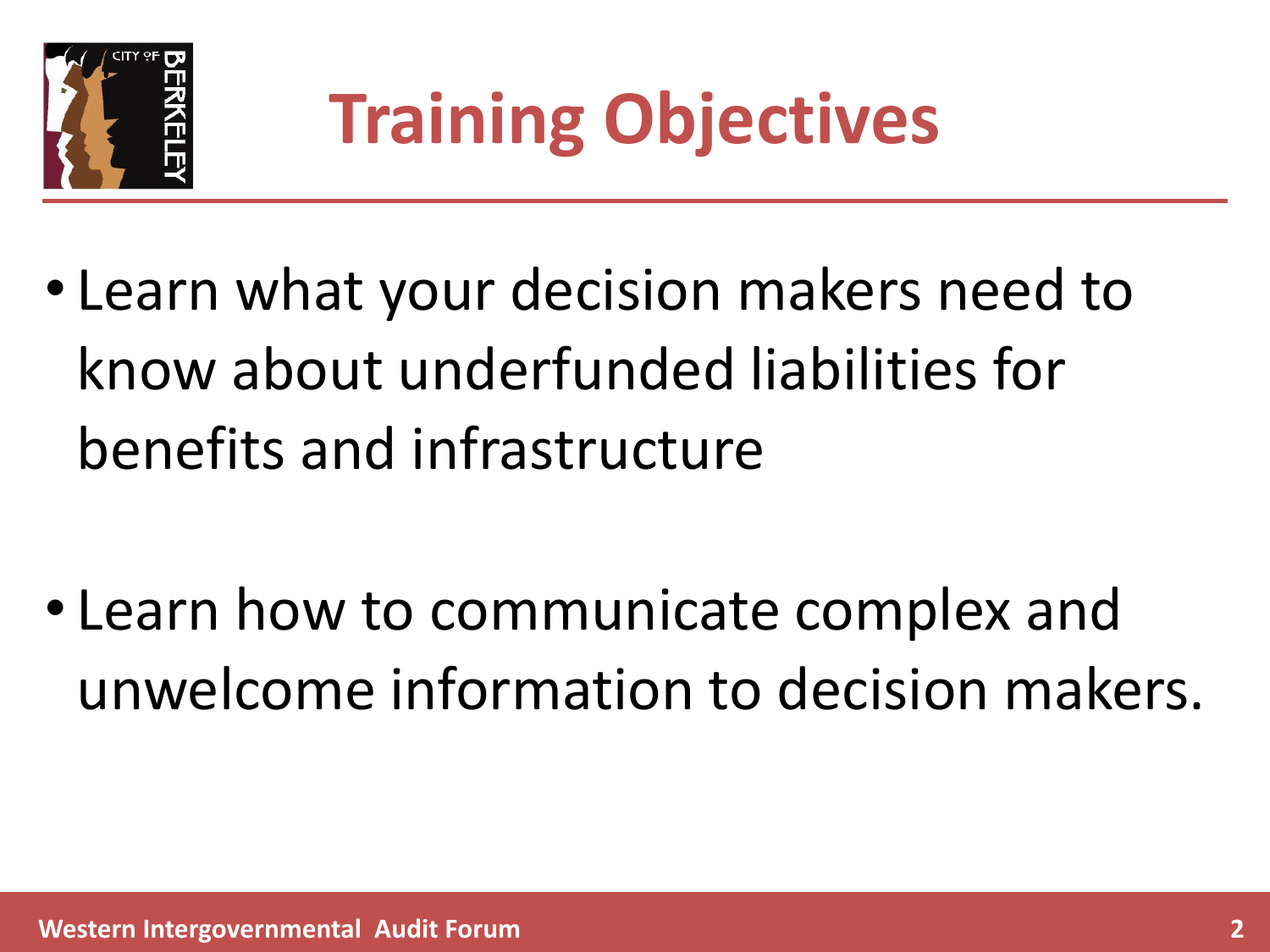

## **We Just Didn't Listen**

- In 1999, the CalPERS Board voted to retroactively lower the retirement age and enhance the benefit formula for California public employees. Who knew it was unsustainable?
- "The bean counters warned us, but we didn't listen to them" in 1999 - attributed to former mayor/PERS Board member
- As independent auditors, our audience includes the public: those who influence the decision makers
- How can we as auditors tell it like it is, be believed, and inspire action?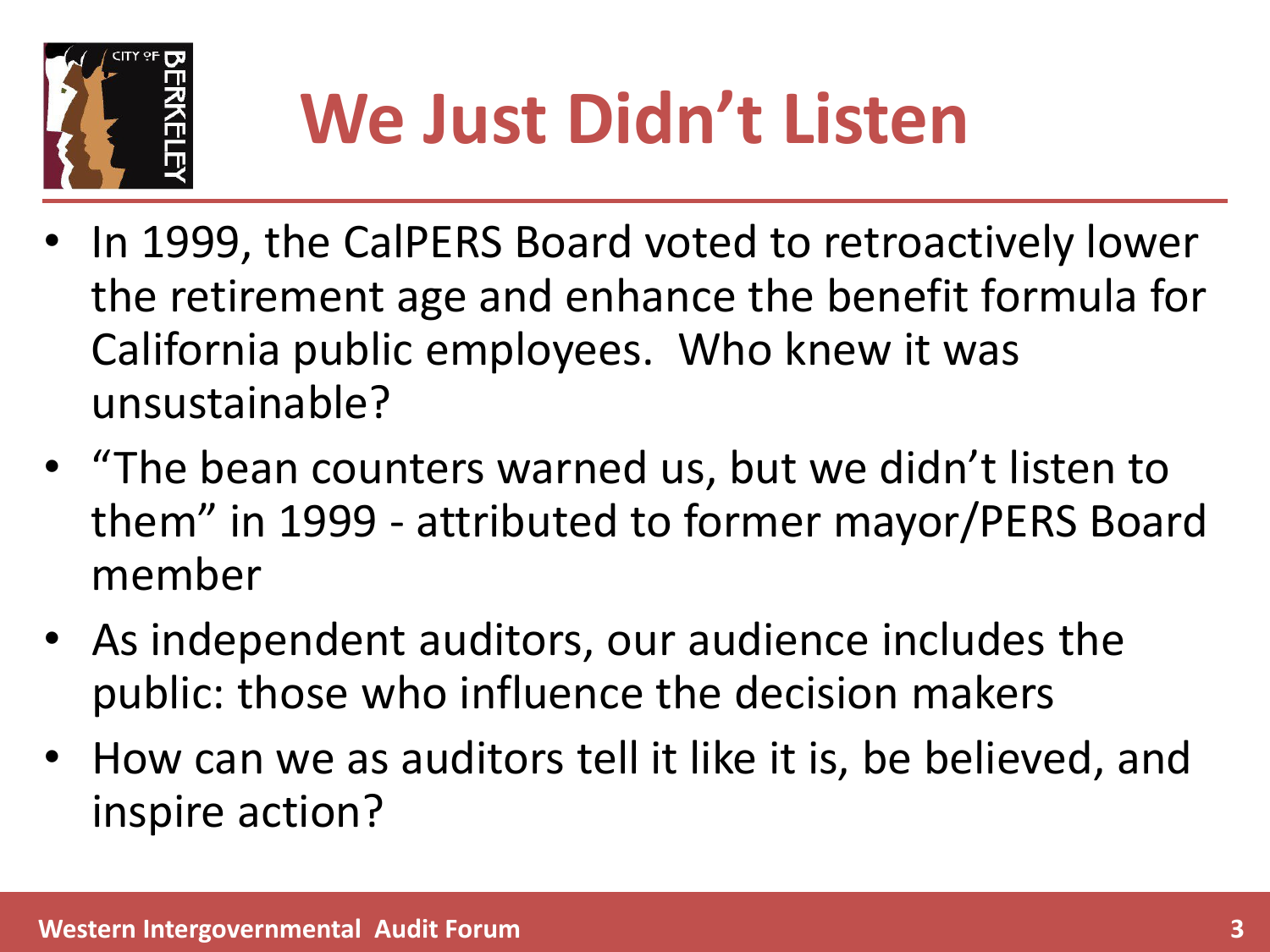

- 2010 Audit Report (September 2012 WIAF)
- November 2010 Voters overwhelmingly pass Measure W allowing establishment of 2nd tier
- May 2011 City Council approved Fiscal Reform Plan (goal to maintain retirement costs at FY 2010-11 contribution levels)
- December 2011 City Council considered but did not declare a fiscal and service level emergency
- June 2012 Voters overwhelmingly pass Measure B amending pension plans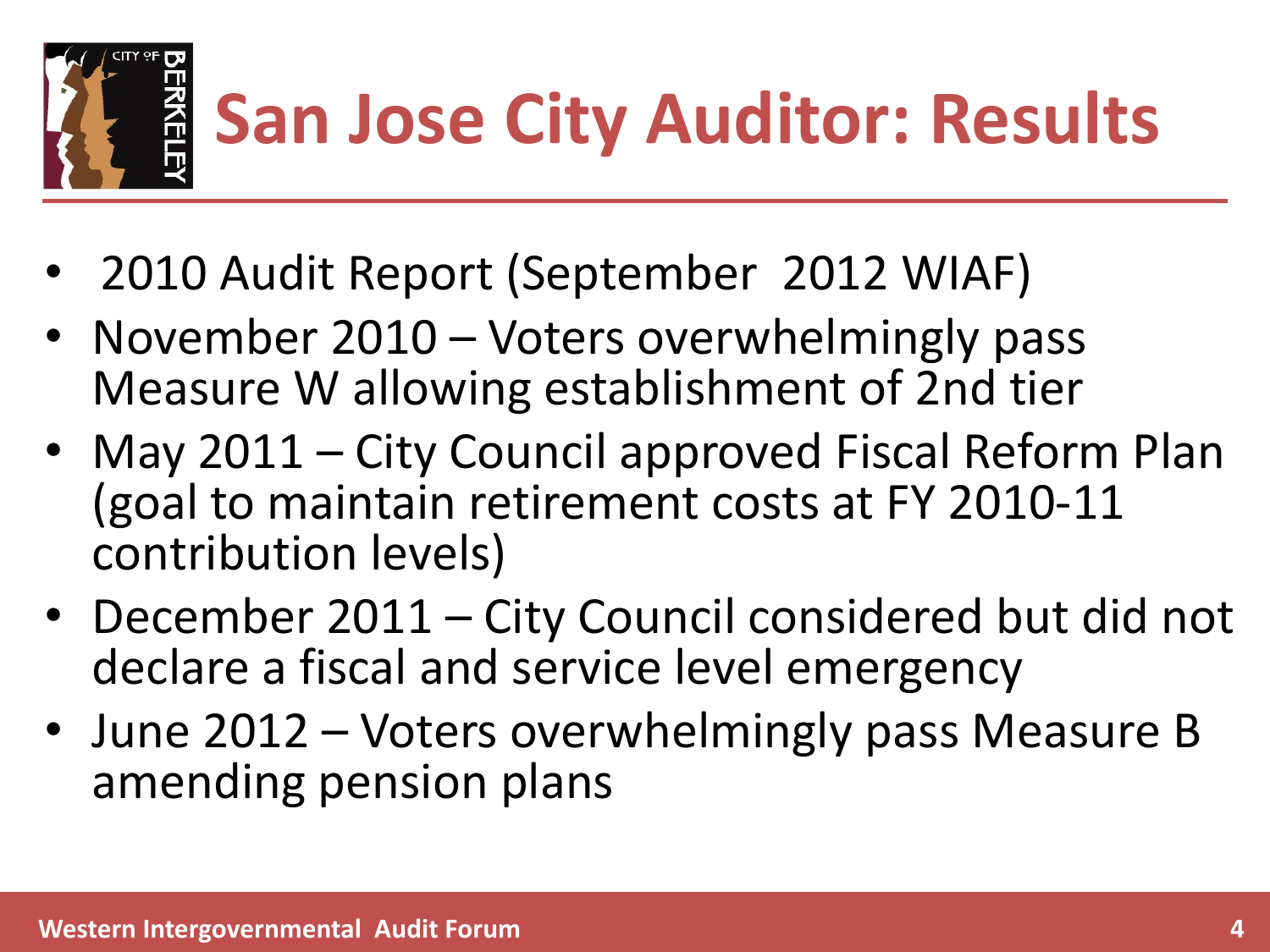

# **Berkeley's 2010 Pension Audit: Titles, Text Boxes, Graphics**

#### *Employee Benefits: Tough Decisions Ahead*

CalPERS' recent investment gains won't stop pension rates from rising.

• **CalPERS Estimated Additional General Fund Expenditures (in millions)**

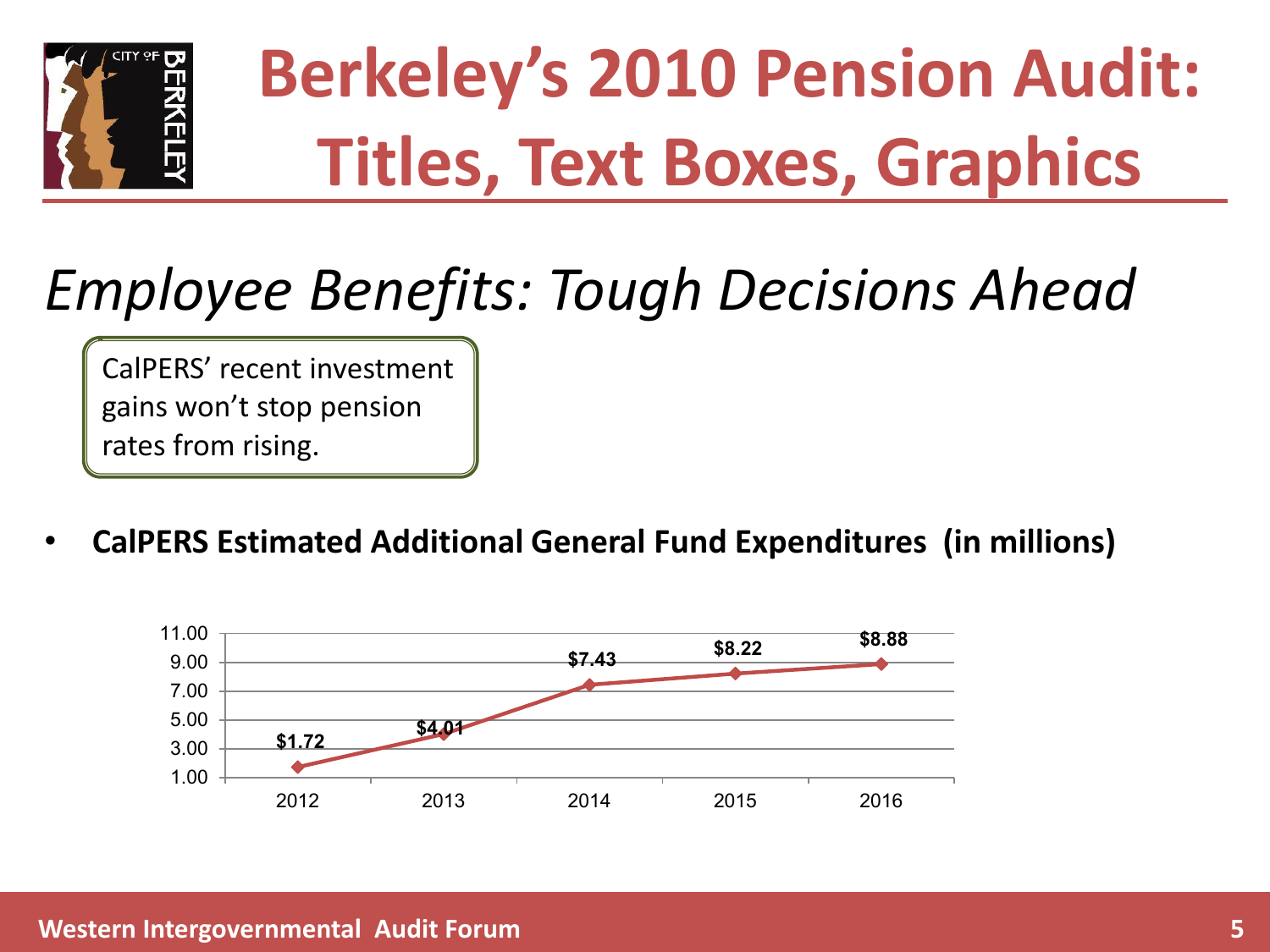

#### **General Fund Impact of PERS and Police Retiree Medical only: 66 FTE in 2016**













#### **Western Intergovernmental Audit Forum 6**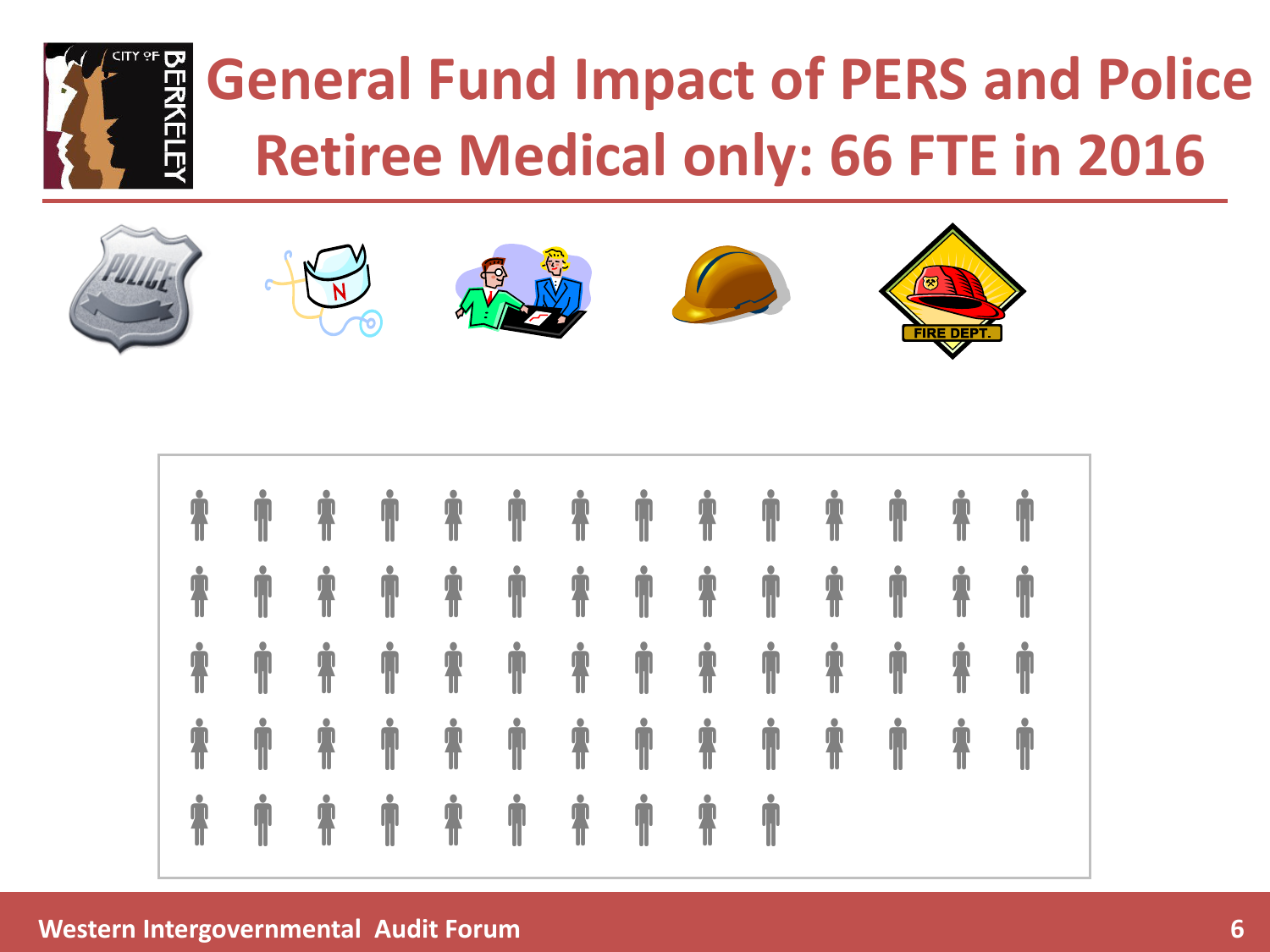

#### **Taking it to the press-sound bites**

- Jan 19, 2011 "Even if CalPERS gets 7.75% forever now, they have lost \$200 million on which we'll never get 7.75%," explained the City Auditor.
- The City Manager said the money to close the gap has to come from either increased contributions or a reduction in cash available for city services, or some combination of the two. Long term, the gap can be closed by reduced benefits for new employees, but that does little in the short and medium term.
- "Rather than cut services, people are asking employees to contribute more," said an elected official. "That's the path we have to go down. People will need to start contributing more. It's unfortunate, but they're lucky to have a job."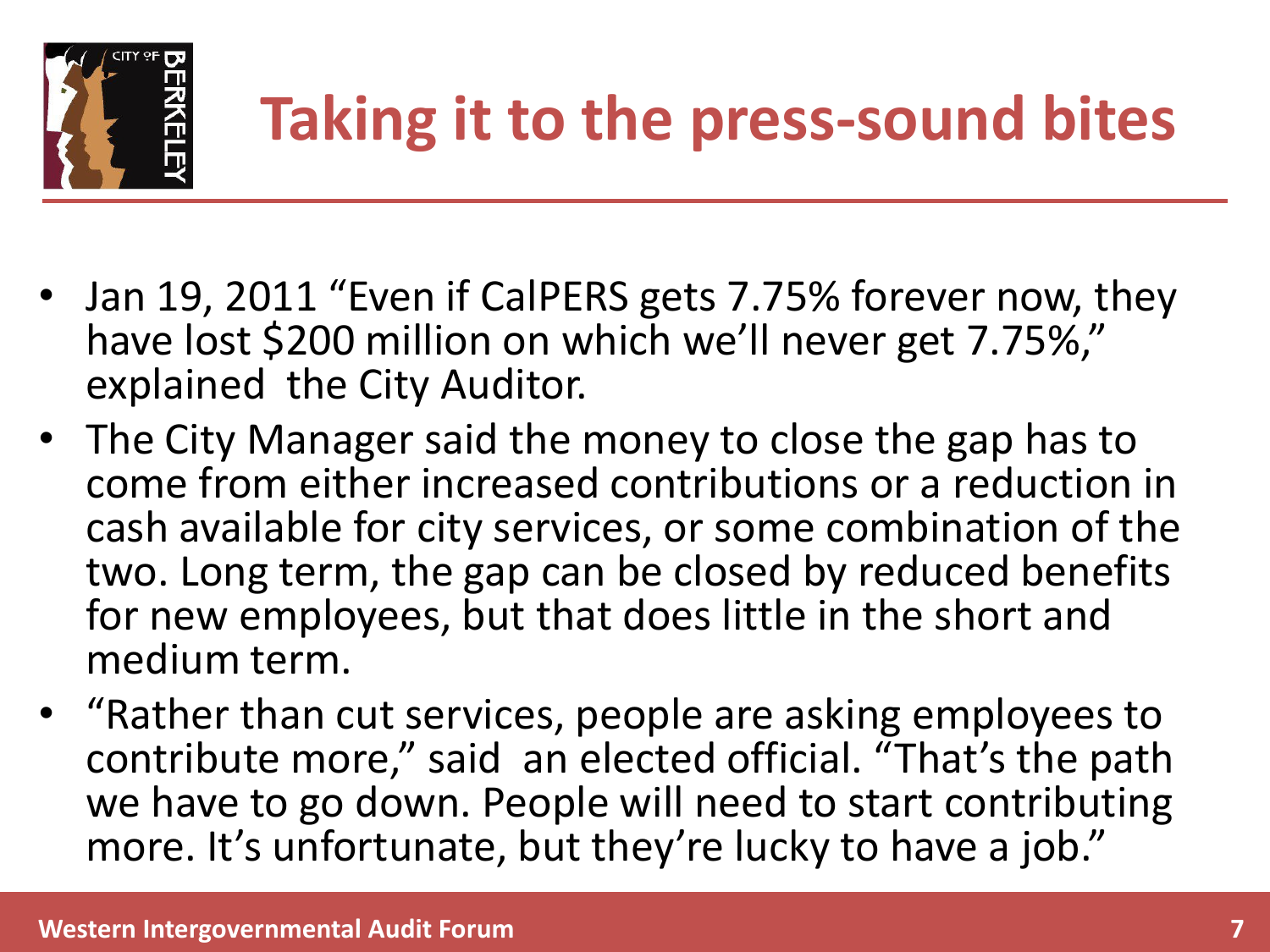

# **2013: Auditors Need to Tell**

- What rates will PERS charge for employees in my jurisdiction each year over the lifetime of the last employee hired under the old rules?
- What is the actual cost (without smoothing) of a sworn police officer, firefighter, and miscellaneous worker under specific assumptions?
- Compare service cut and compensation cut outcomes; compare salary vs benefit reduction outcomes.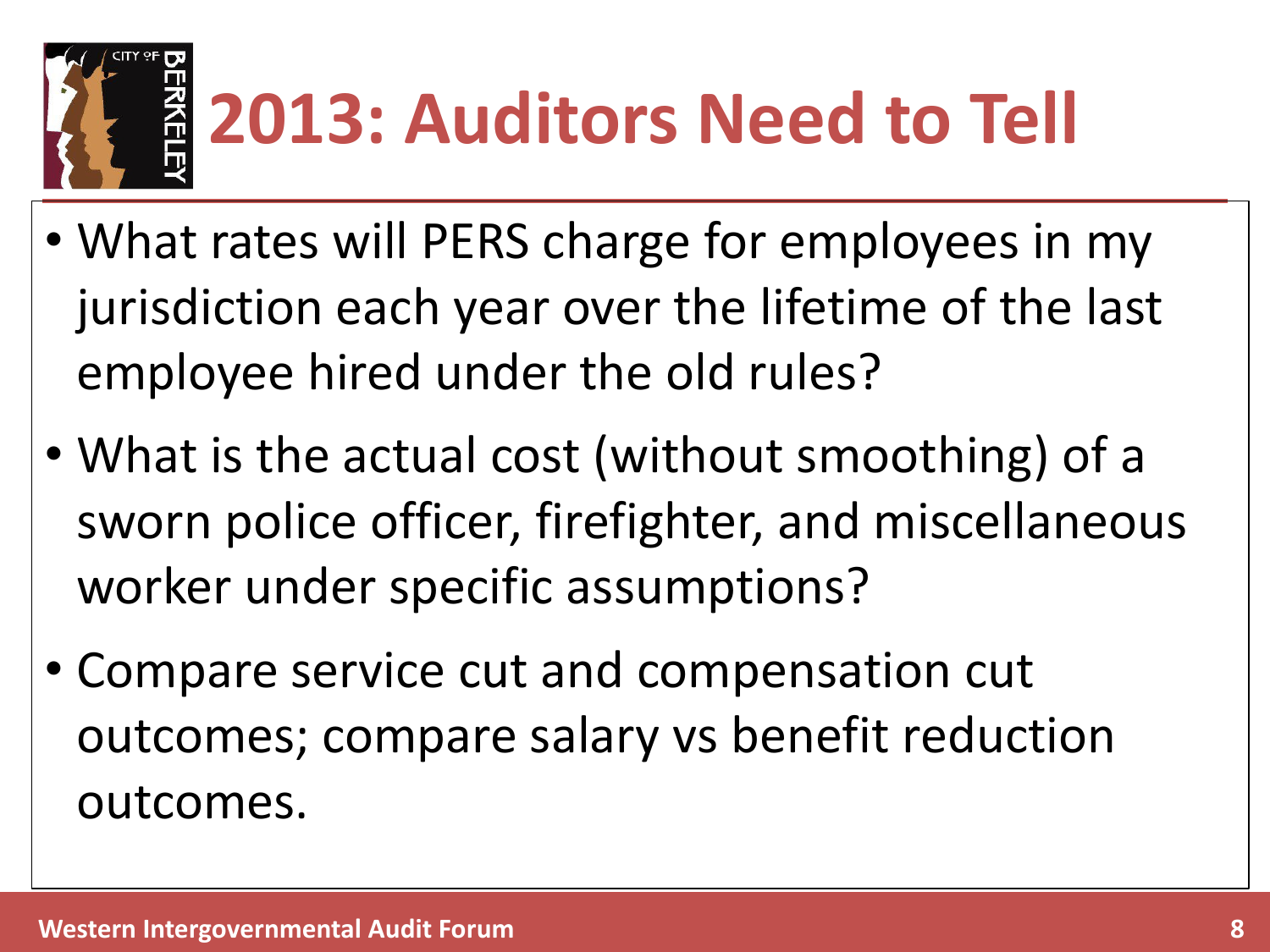#### **How Can California Auditors Get Action On Pension Liabilities?**

- The State Auditor could do a report that lays out the CalPERS assumptions and shows the impact on state and local employees and budgets
	- Report separately on police, fire, and miscellaneous
- Local auditors could build on that research to show their own legislators:
	- What rates CalPERS may be charging each year over the next 30 years
	- What the **true cost** of employees in each category will be
	- Build scenarios showing number of positions eliminated or percentage cuts to total compensation, graphed over 30 years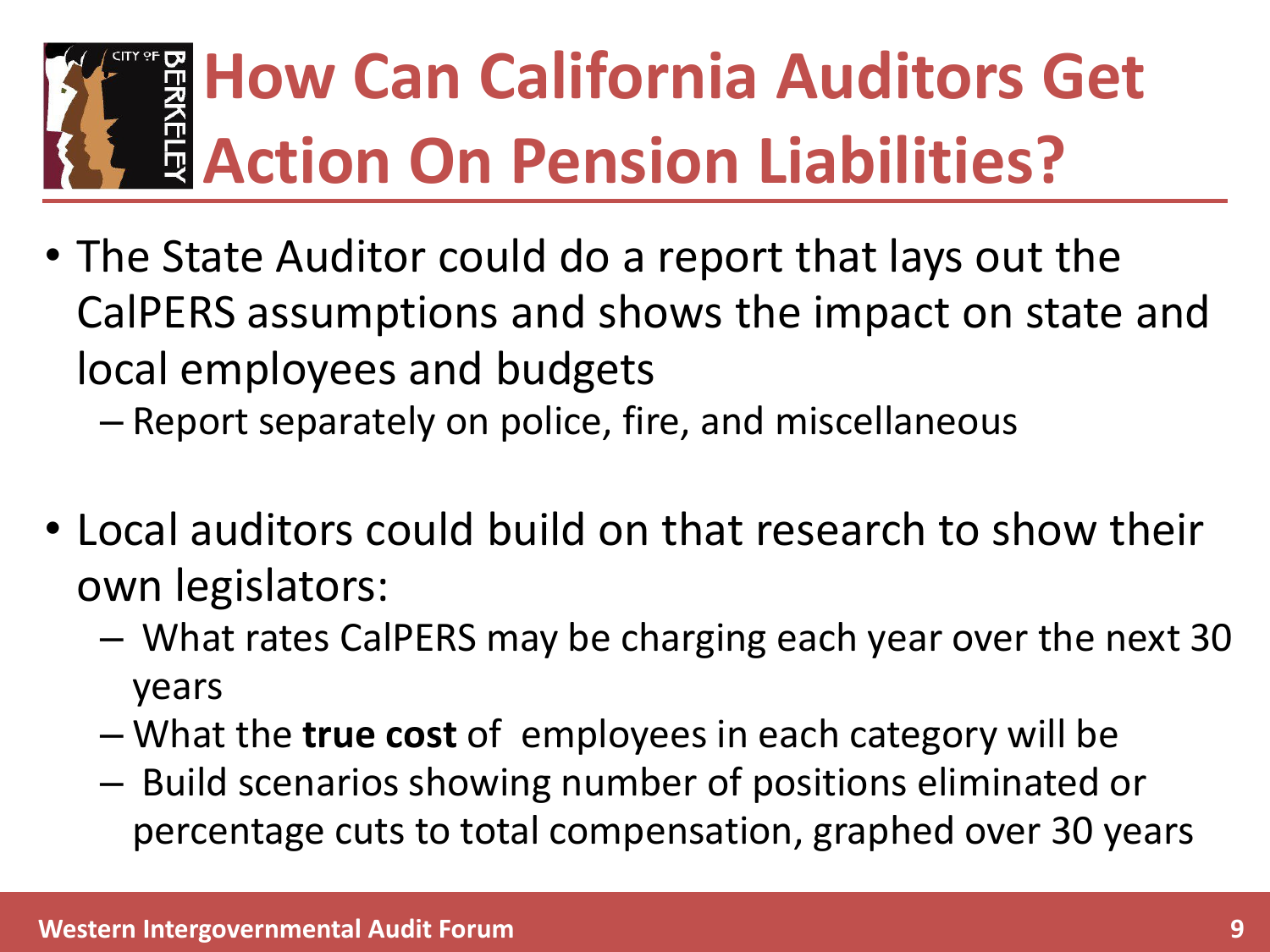

# **Failing Streets: Ballot Measure Needed**

- *Failing Streets: Time to Change Direction to Achieve Sustainability*
- Communicating persuasively:
	- –The title
	- –The report
	- –The handout
	- –The presentation
	- –Community and Media outreach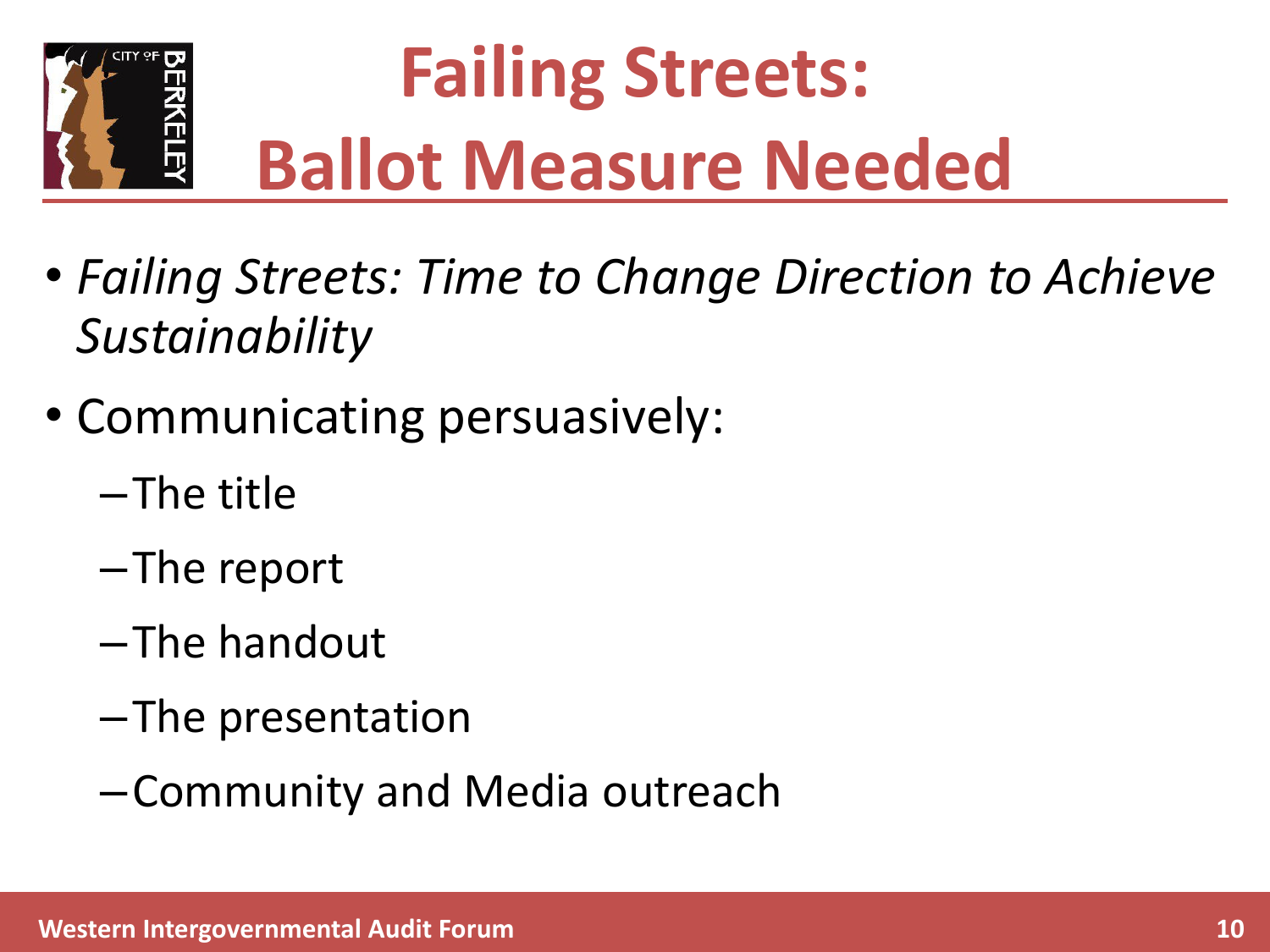

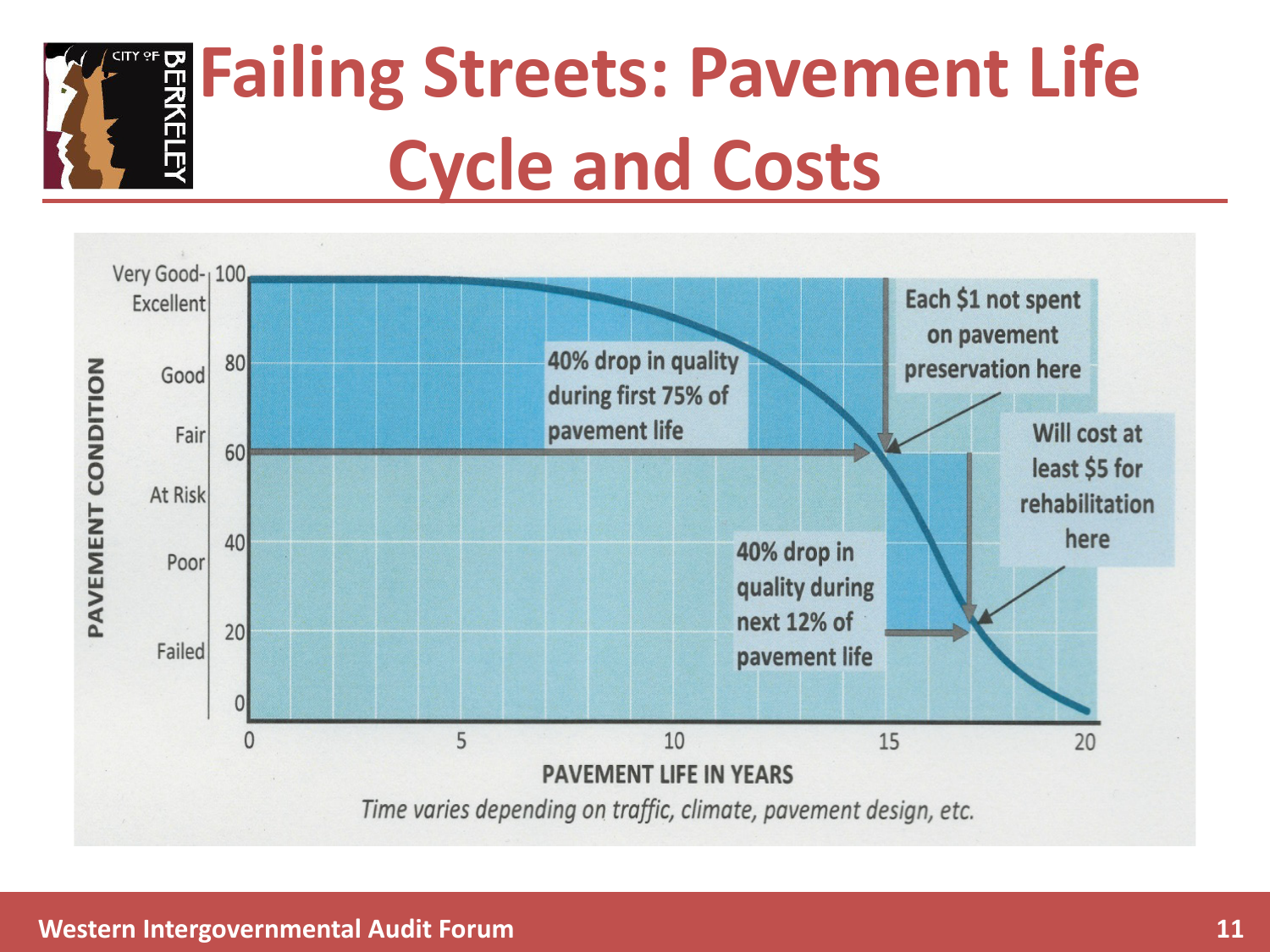

#### **Streets: How We Doin'?**

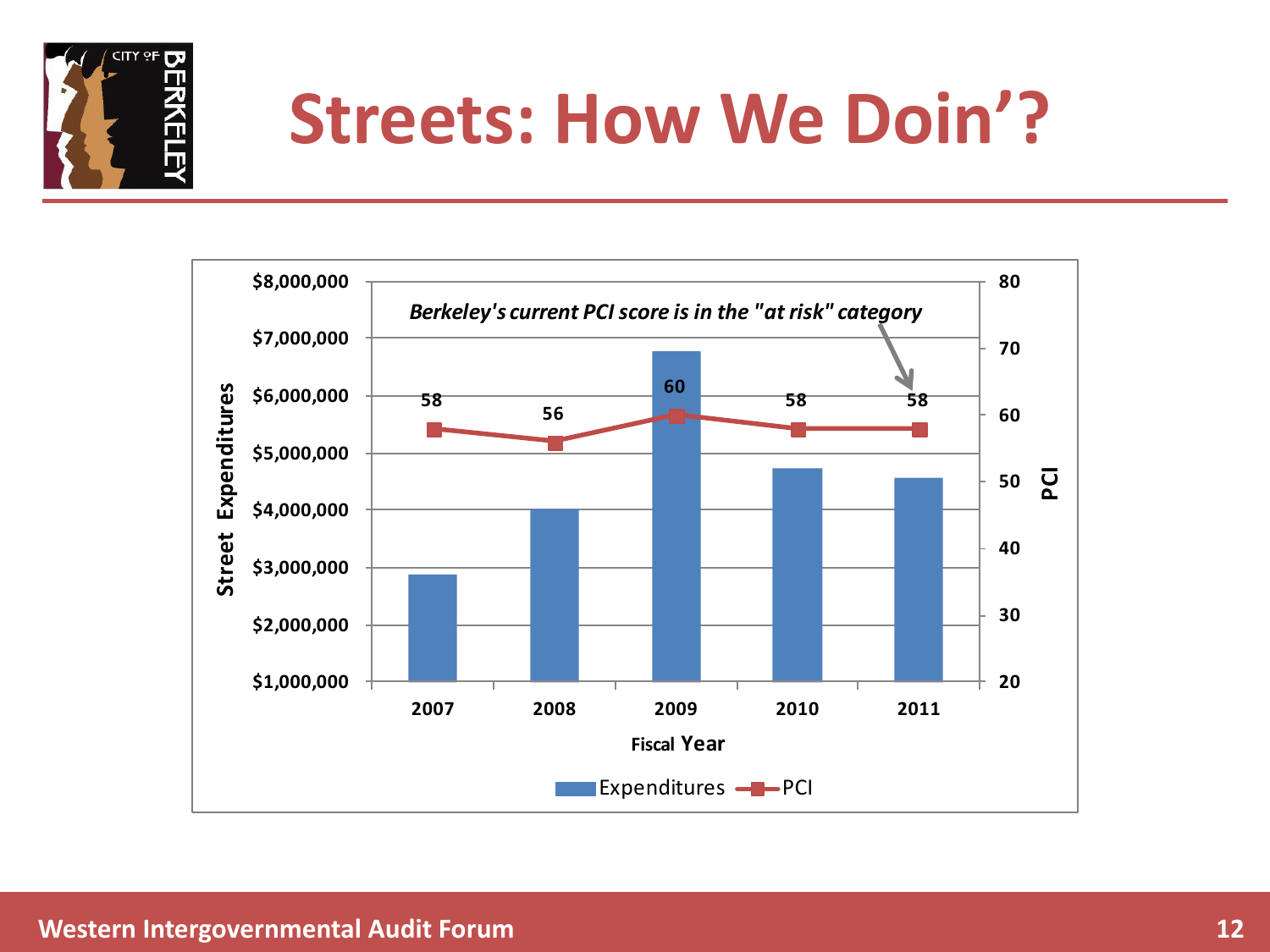# **Failing Streets: Which is More Persuasive**?

- •If we can't afford to fix the streets now, our children and grandchildren are definitely not going to be able to afford to fix the streets
- Fixing a street before it fails costs \$36,000 to \$306,000 a mile and reconstructing it after it fails costs \$1.5 million
- Some hear the numbers; others hear the kids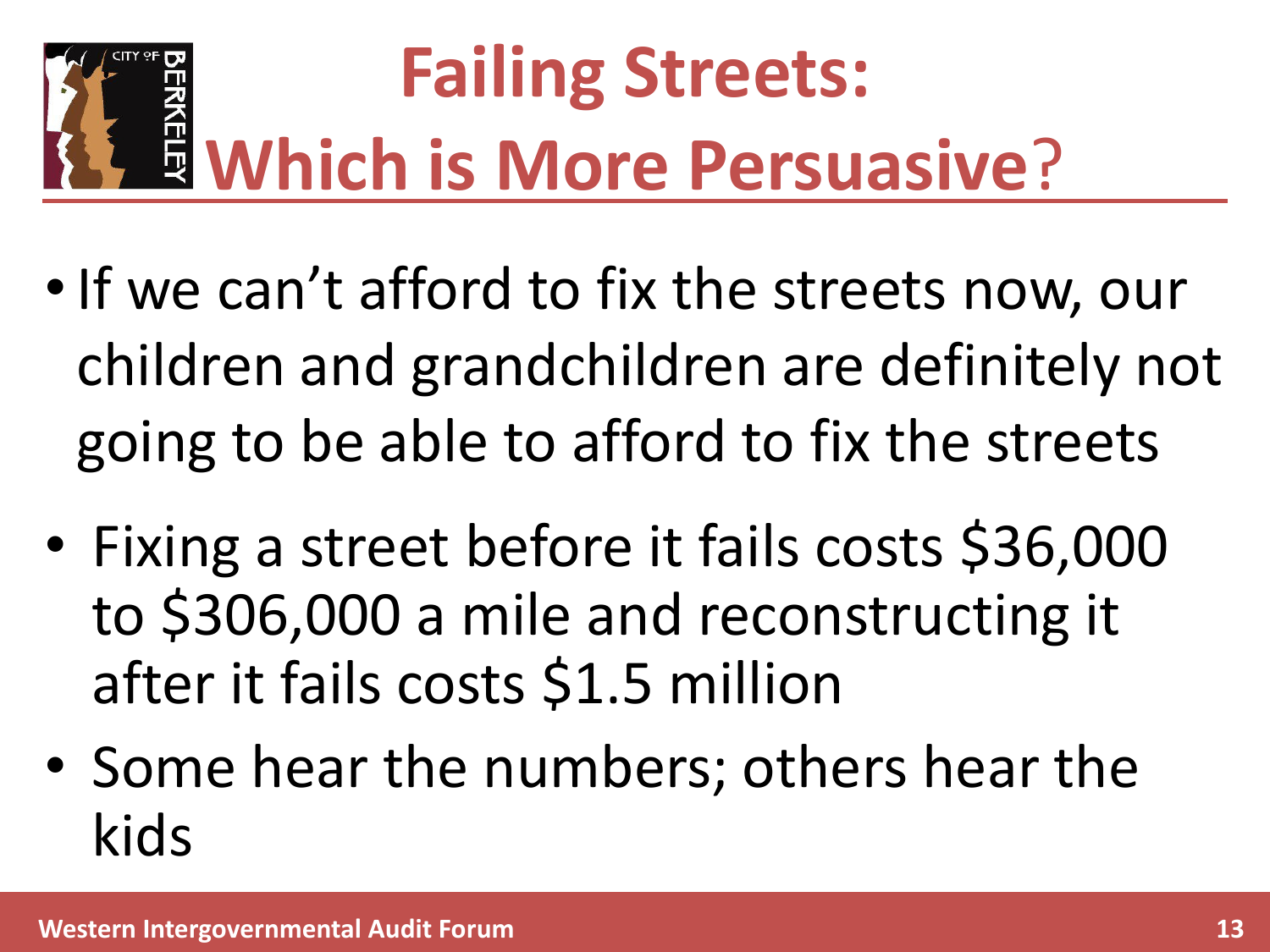

# **Sewer Audit: Which is more Persuasive?**

- It'll save the city money, but more importantly, it will save the bay
- In addition, the mismanagement of the sewer system could sully the city's reputation, said the Councilmember. "It doesn't look good since we're supposed to be a green city. We have to take a step back and realize we screwed up and do better. The sewer report was a wake up call.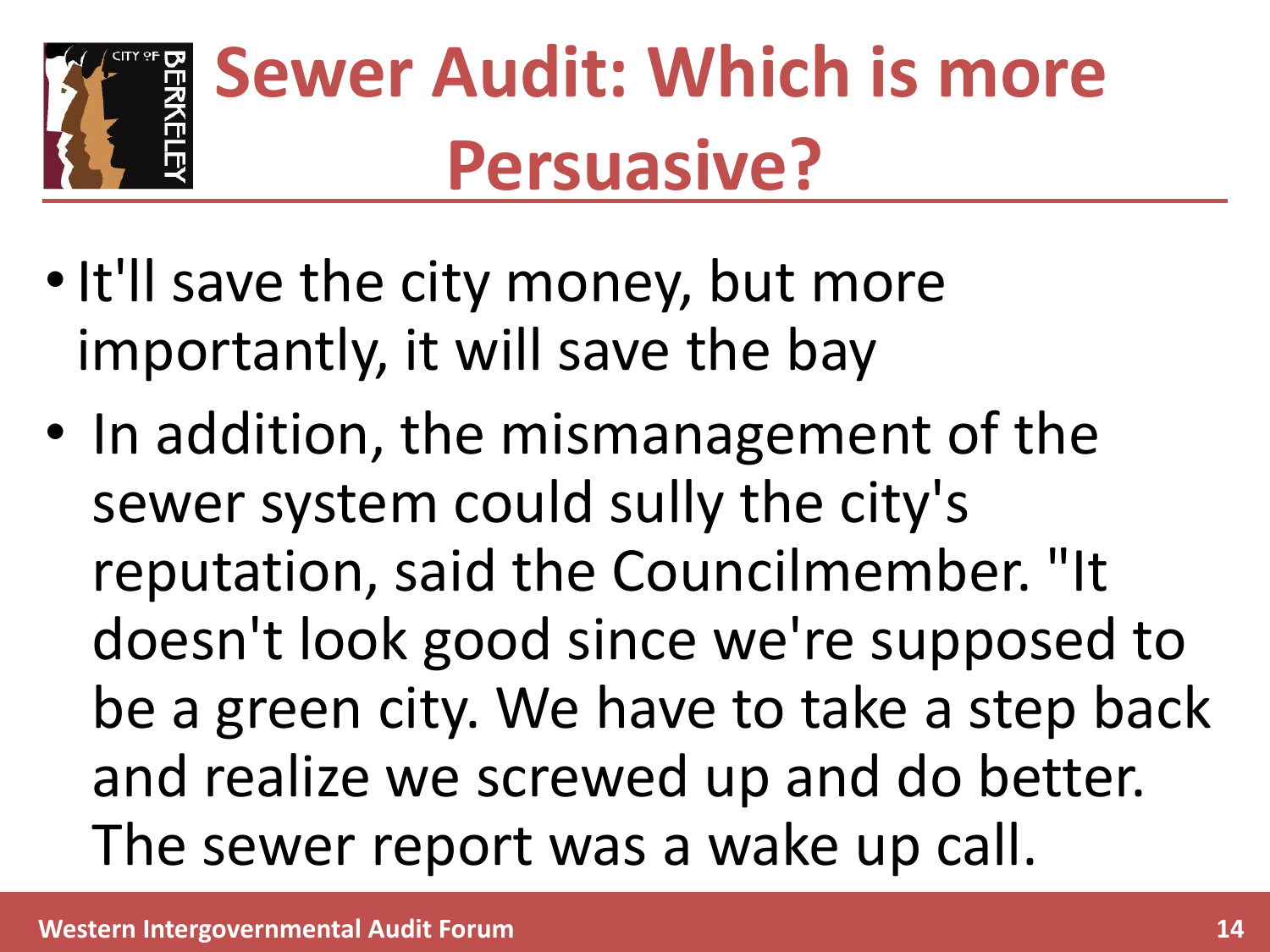

#### **What Do They Need to Know About the Streets?**

- Pay me now or pay me later: How much more will it cost if we delay paying for preventive maintenance?
- Why do we need to target the streets just before they fail, instead of fixing an equal number of miles of streets in each Council district?
- How much can we improve the condition of the streets using existing budgeted funds?
- What will the voters think?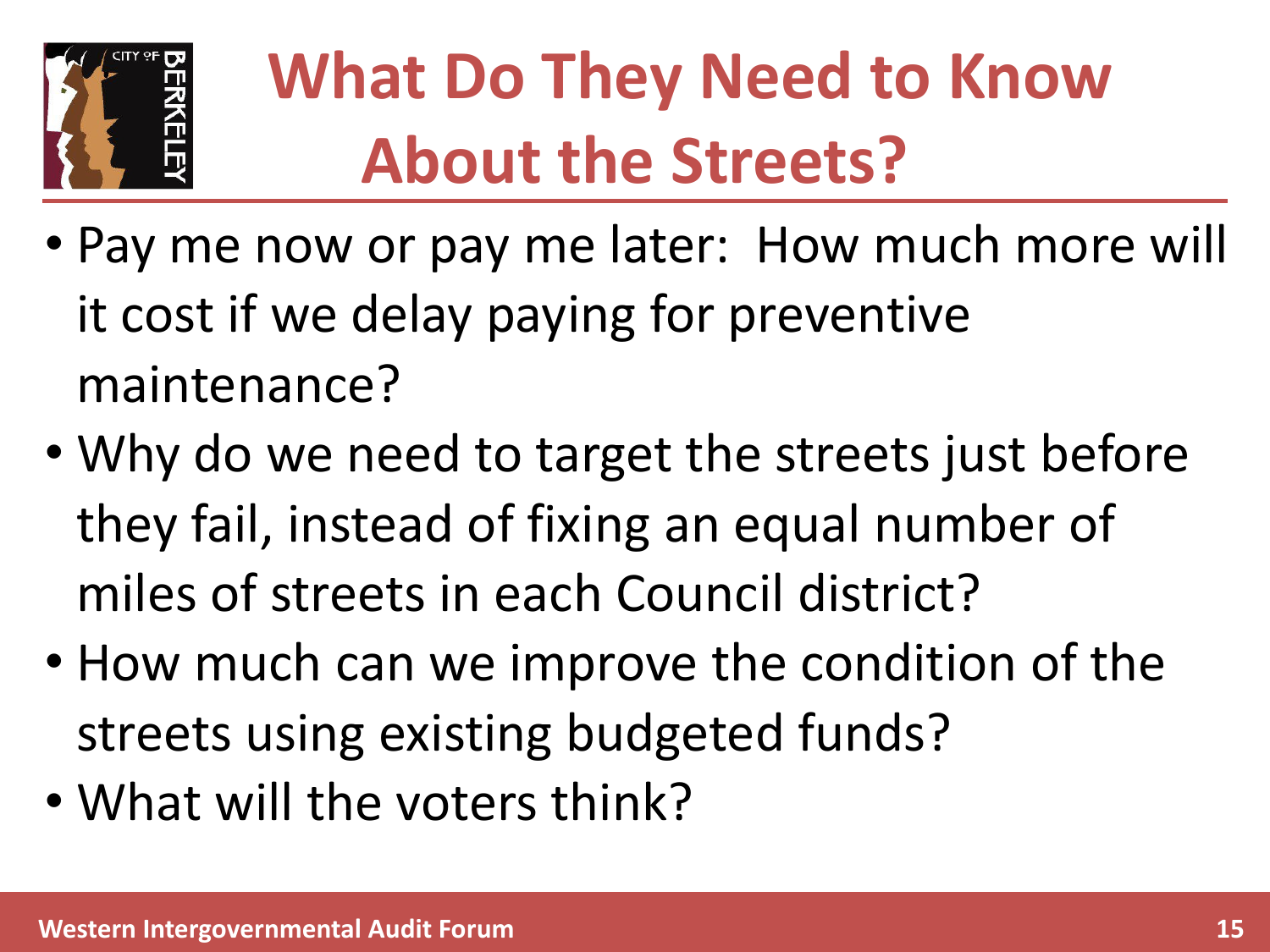

#### **Conclusion**

- Auditors: the most trusted people in government
- Auditors can take complex information and make it understandable and believable
- Keep your eyes on the prize: persuading a variety of audiences who take in information in a variety of ways
- Audits can result in action by voters and legislators, as well as management
- Ask others in the audit community for help